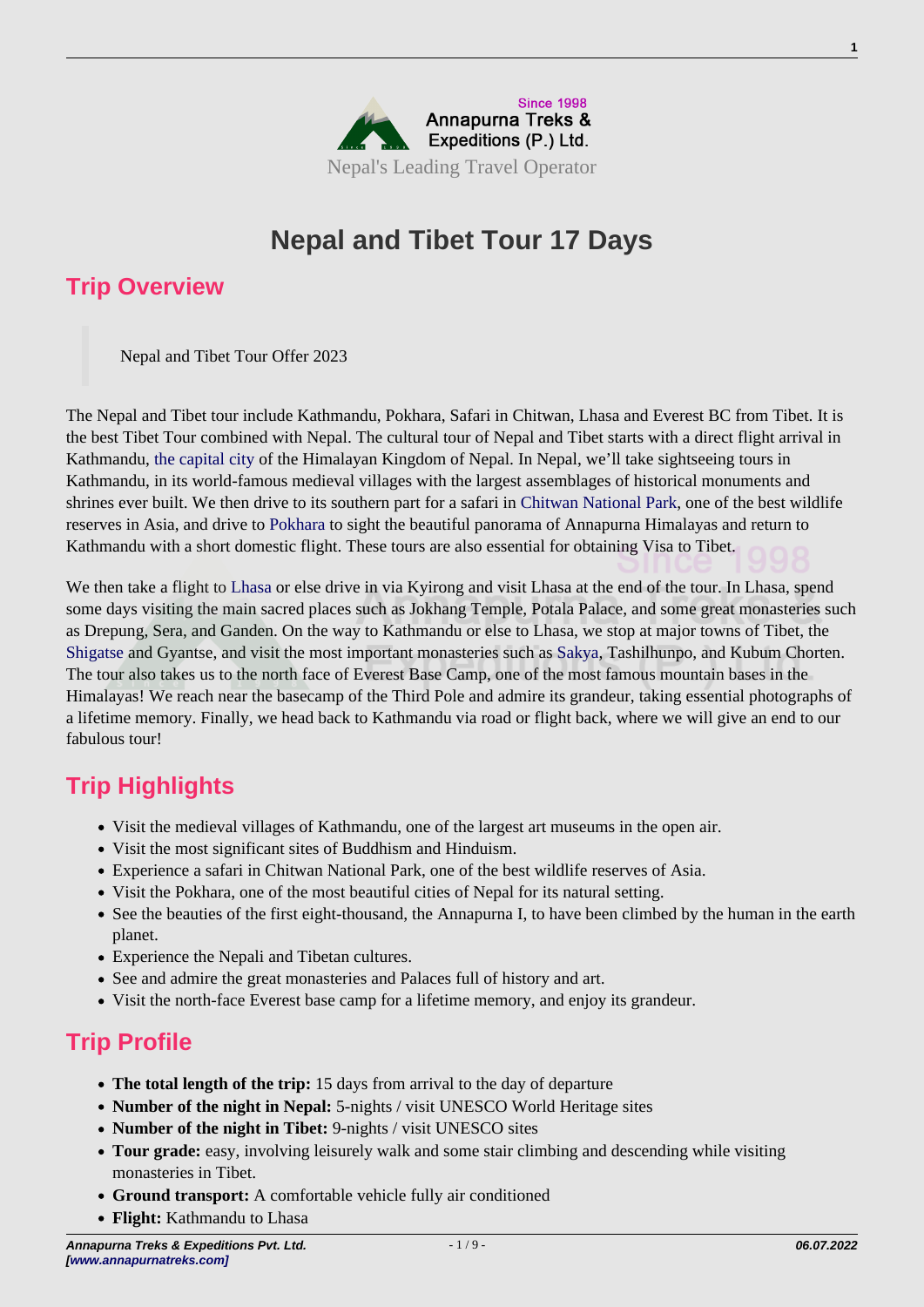- **People/Culture:** Newar is the main native ethnic group of Kathmandu but being capital city all ethnic groups lives. The part of Chitwan is home of Tharus practising Hinduism with their language and costume. Pokhara is a new city, and it is home to multi-ethnicity. Tibet part is mostly Tibetans practising different sects fo Tibetan Buddhism with Tibetan Muslims in major towns such as Shigatse and Lhasa.
- **Accommodation:** Hotel with breakfast for entire tour, and full board in Chitwan while in Safari.
- **Best season to trek:** First week of March to mid-November. The best month are from first week of June to first week of October.

# **Itinerary**

#### **DAY 01: ARRIVAL IN KATHMANDU 1,350m.**

Our personnel will be waiting at the Kathmandu international airport (TIA) to receive you with a traditional welcome. After checking into the hotel and refreshments, your circuit guide will update you about the necessary formalities for your proposed trek. Depending on arrival time, you will have the choice of either nearby visiting shrines or resting back in your room.

• Overnight stay in the hotel.

### **DAY 02: VISIT SWAYAMBHUNATH STUPA / PATAN / BASANTAPUR / ASHON**

Breakfast and drive to Swayambhunath. Located on a lovely little hill, Swayambhunath Stupa is one of the fascinating architectural jewels of the world. This Buddhist shrine is said to have been built around 250 B.B. Its main feature, the white dome, is identified with the spotless, pure jewel of Nirvana, and it is crowned by a thirteentiered golden spire of conical shape. On the cube at the spire's base is a pair of the Buddha's all-seeing eyes, painted on all four sides. The Stupa stands on a typically stylized lotus mandala base, believed to have surfaced years ago from the lake that initially filled the Kathmandu Valley.

From the hilltop, one can enjoy a panorama of Kathmandu and the rest of the Valley. A long stairway reaches the Stupa up the wooded hillside and past statues of the Buddha. But watch out for the monkeys! At the top, you'll see devotees making rounds of the Stupa, spinning the praying wheels as they go.

Then we head on to Patan. Patan was once an independent Buddhist city-state and a rival of Kathmandu, from which the Bagmati River separates it. It is also called Lalitpur ("City of the Arts"). The old centre has been designated a World Heritage Site by UNESCO.

Patan boasts a multitude of temples and wonders of art in and around its Durbar Square. We'll visit the Royal Palace, which occupies one side of the square, where works of art have been made from every piece of wood, stone, and metal. We also visit the temple of Krishna, the temple of Jagat Narayan, the Golden Temple and the Temple of Thousands Buddha, among other sites.

In the evening, we visit Basantapur, Kathmandu's Durbar Square, the old palace complex (Durbar means "palace"). There admire the multitude of temples and palaces, including the Gaddi Baithak Durbar (a palace constructed in the Rana style in 1908), Basantapur Durbar (the main building of the old royal palace), Kumari Chowk (the residence of the Living Goddess) and Kumari Bahal (where her family resides). All these are located in Basantapur.

Some two hundred years ago, a Western visitor wrote that there were more temples than houses and many idols than people in the city. Indeed, Kathmandu boasts one of the largest assemblages of magnificent historical monuments and shrines ever built. Duly recognized as a World Heritage Site by UNESCO, Kathmandu Durbar Square lies in the city's heart. Locally, it is also called Hanuman Dhoka Palace Square. The fascinating part of this Palace complex is the towering Nine Storey Palace, overlooking the beautiful cityscape and the vast Basantapur Square. In the 1768 A.D., King Prithivi Narayan Shah built a mansion to commemorate his conquest of the Valley is known for intricately carved wooden doors, roof struts and massive lattice windows full of mythical figures.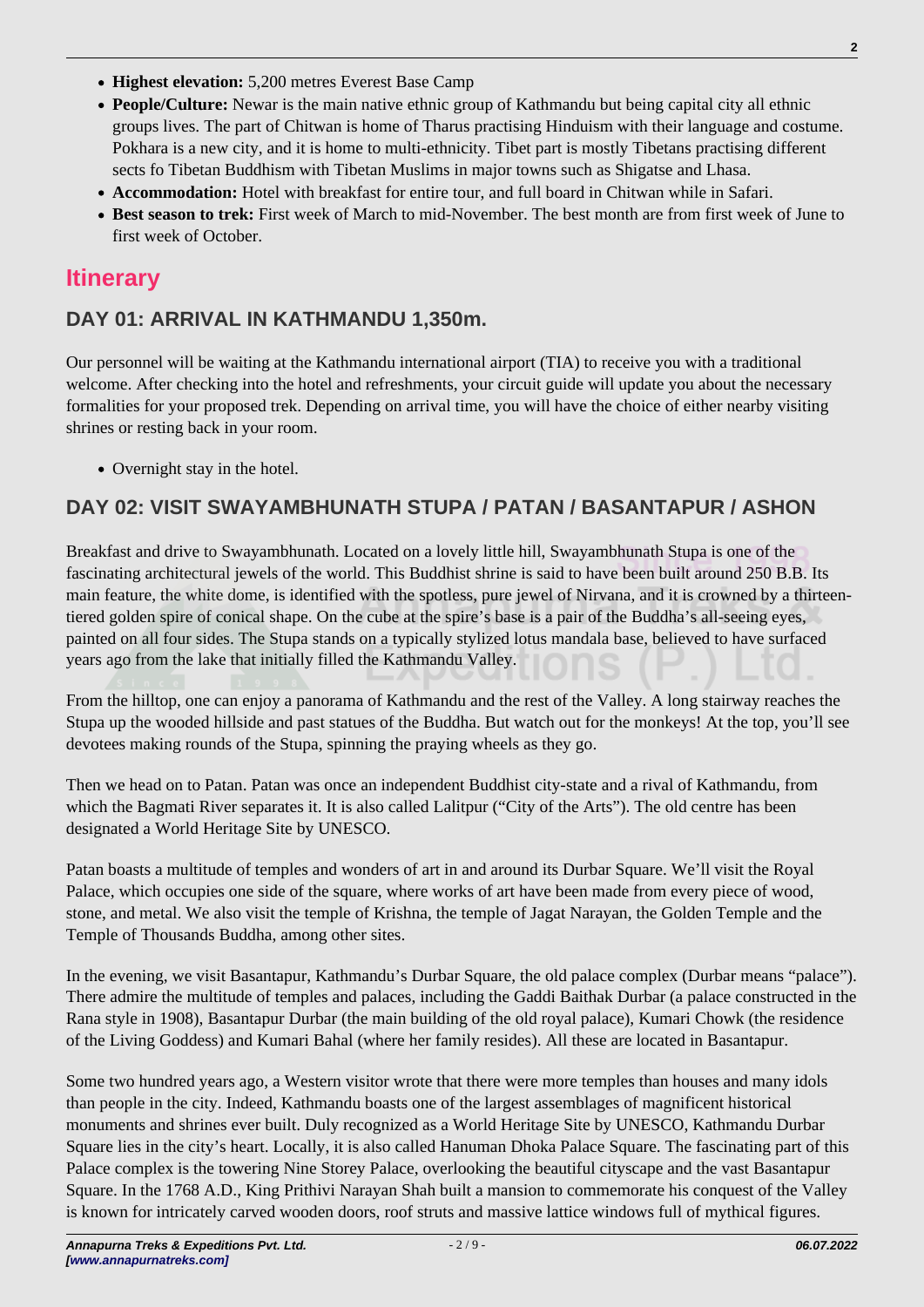In the evening, we tour Ason Bazaar, an old city centre and market, where one can see and experience a bit of what the Nepalese use in their daily lives. The walk takes us to the hotel.

- Breakfast.
- Accommodation in the hotel.

#### **DAY 03: DRIVE TO CHITWAN NATIONAL PARK**

From Kathmandu, we set off for Chitwan. The first phase of the drive takes us out of Kathmandu valley, which crosses the busiest section of Thankot, the only entry and exit toward the south. Then we enjoy a thrilling highway drive to Chitwan.

The trip lasts approximately 4 hours. Upon arrival, a welcome drink gets served, followed by lunch. In the afternoon, the naturalist guide takes us for an Elephant Back Safari to explore the jungle and wildlife, including the one-horned rhinoceros, several types of deer, monkeys, wild boars, and bison, sloth bear, leopard and, if lucky, the royal Bengal tiger. This exciting ride lasts for 2-3 hours.

At seven p.m.: Slide Presentation: One of our jungle experts will introduce background data and the history of the Royal Chitwan National Park and other topics relating to wildlife. OR. Tharu Stick Dance: farmers of the nearby village will show some of their traditional skills and dances. At around 8:00 p.m., dinner in the central dining hall.

- Breakfast
- Overnight stay in the hotel.

#### **DAY 04: FULL DAY SAFARI PROGRAM IN CHITWAN NATIONAL PARK**

We get a wake-up call early in the morning. After a cup of tea or coffee and biscuits, we start the day with a short nature walk. Breakfast gets served at around 8:30 a.m. Then, the tour guide takes us for an Elephant briefing program: Learn more about these fascinating animals during a visit to the elephant stable. Then return to the resort for a hearty lunch.

After lunch, the guide takes us on a Jeep Safari/canoe trip. Drive to Kasara, the headquarter of The Royal Chitwan National Park, to see the Gharial (Alligator) hatchery project, founded by the Frankfurt Zoological Society. After a short briefing about the project, drive to the oxbow lakes (Laxmi Tal and Tamar Tal) by Land Rover through dense sal forest to encounter various plants and wildlife. And a brief walk to the canoeing put-in point. Then, start canoeing in a traditional dug-out canoe that takes you on a silent trip down the Rapti River to view aquatic birds, crocodiles, and the animals of the river bank.

- Breakfast
- Overnight stay in the hotel.

#### **DAY 05: DRIVE CHITWAN TO POKHARA**

We get a wake-up call early in the morning. After a cup of tea or coffee and biscuits, we start walking to the village. Our naturalist briefs us about the social and cultural aspects of the villagers and shows us their lifestyle. Return to the hotel for breakfast. At around 9:30 a.m., prepare the suitcases and drive Pokhara.

The 200-kilometres are covered in about a 5-hour drive enjoying a thrilling highway drive to Pokhara. We make several stops at different points to visit, take photographs, and have lunch.

The sceneries on the way to Pokhara are vast valleys, cultivated land, villages scattered over the green hills, and giant mountains and rivers. The city of Pokhara is renowned for its setting rather than its historical or cultural endowments. It has many beautiful lakes and on the far horizon, a panorama featuring Annapurna, Fishtail, and Lamjung.

**3**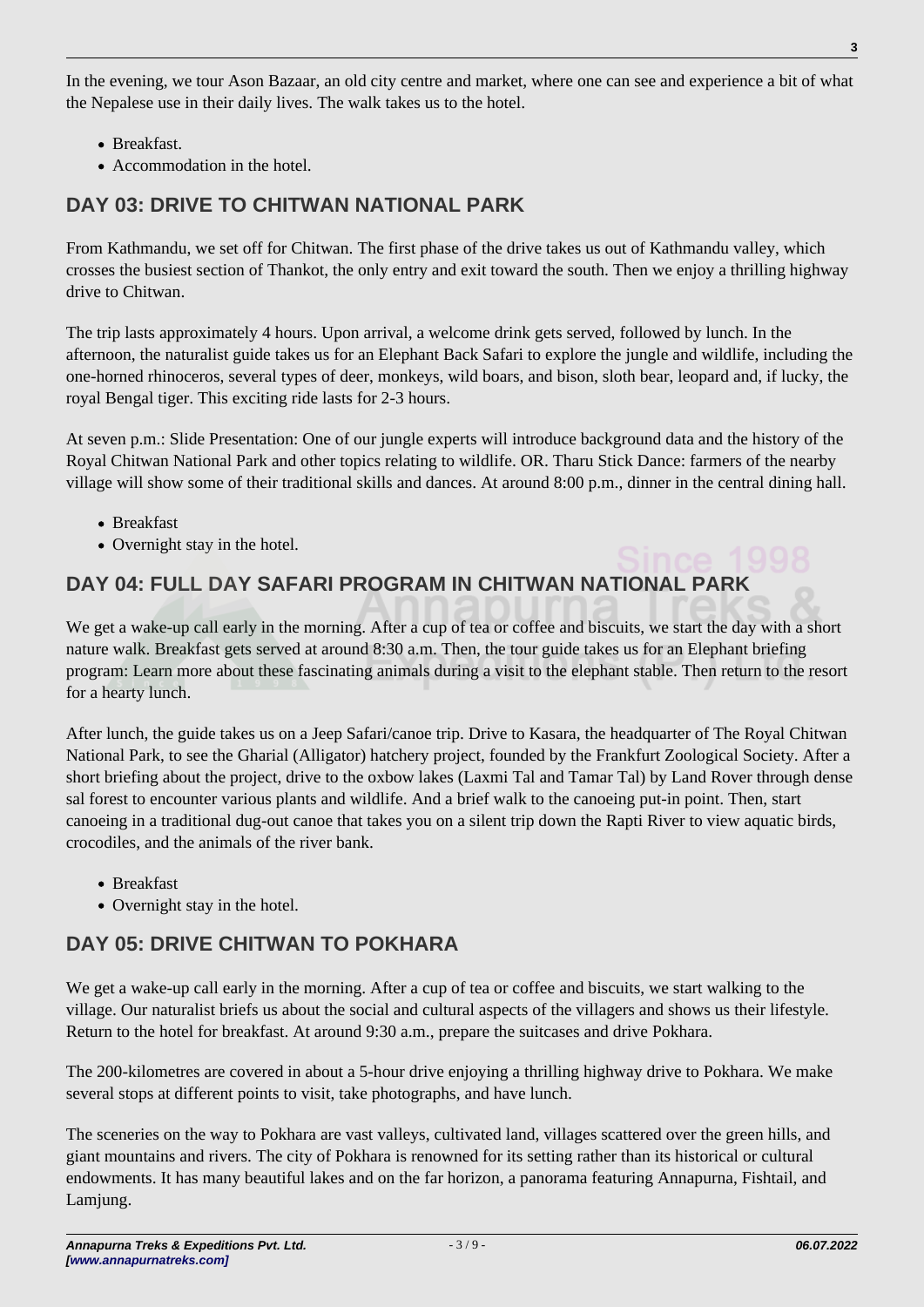Arrive in Pokhara, checking into the hotel, and the rest of the time remains free.

- Breakfast
- Overnight stay in the hotel.

## **DAY 06: SARANGKOT VIEWPOINT, POKHARA & FLY TO KATHMANDU**

Today we visit the Sarangkot View Point, International Mountain Museum of Pokhara, David's fall, Tibetan Refugee Camp and the Barahi Temple.

Early in the morning, drive to Sharangkot hill tower to enjoy the sunrise view. Sharangkot is one of the most beautiful viewpoints of Pokhara for its exceptional panorama of Annapurna I, II, III, Mt. Lamjung, Mt. Dhaulagiri, Mt. Fishtail and others.

After visiting Sharangkot, drive back to Pokhara for breakfast. After breakfast, visit the International Mountain Museum, which is devoted to the mountains of Nepal and the mountaineers who climbed them. Inside we can see original gear from many of the first Himalayan ascents, as well as displays on the history, culture, geology, and flora and fauna of the Himalayas.

Then we continue to David's fall, the point from where all the water from lake Fewa goes underground, forming a big waterfall. The name given to this waterfall is given after when a person called David became a victim falling into the drainage.

Then we also visit the Tibetan refugee camp and the Tibetan art centre, where one can visit the monastery of the Tibetan refugees, their Carpet knitting centre, and other handicrafts for sale. After visiting all the interesting points of this small town, drive to the lakeside to enjoy a hearty lunch.

After lunch, we drive to the airport to board a 40 minutes short domestic flight to Kathmandu. Finally, arrive at our hotel in Kathmandu, check into the rooms, and remain free for the rest of the time.

- Breakfast
- Overnight stay in the hotel.

### **DAY 07: KATHMANDU / LHASA (BY FLIGHT) / DRIVE TO LHASA (90 kilometres)**

Transfer to the airport for the flight from Kathmandu to Lhasa on China Southwest Airlines. This one-hour trans-Himalayan flight will allow you to have an aerial view of Mt. Everest and other Himalayan peaks. Arrive at Gonggar airport at around 1.30 p.m., local time. After clearing immigration and customs, it will be a one hour drive to cover the 90 Kilometres to Lhasa. Arrive at Lhasa and check into your hotel.

Lhasa, the Tibet Autonomous Region capital, is located between 290 36'N and 190 06'E at the north bank of Kyichu river, a tributary of the Yarlung Tsangpo river 3650 meters above sea level. Lhasa has histories of more than 1300 years and has been the centre of politics, economy, culture, and religion in Tibet since ancient times. "Lhasa" in Tibetan means "the land of Gods". In Lhasa, there is a plentiful of scenic spots and historical attractions, among which Potala Palace, a thirteen-story, 1000 room Palace of the Dalai Lama, Norbulingka, the summer Palace of the Dalai Lama, Drepung Monastery, Sera Monastery, Jokhang Temple, the holiest shrine of Tibet, and the famous Ramoche temple.

- Breakfast
- Overnight stay in the hotel.

#### **DAY 08: IN LHASA**

Today we visit Jokhang, Potala Palace and Barkhor Square. Breakfast and pay a visit to the Jokhang Temple, situated in the centre of the old section of Lhasa called Barkhor, built in the mid-7th century AD. It was extended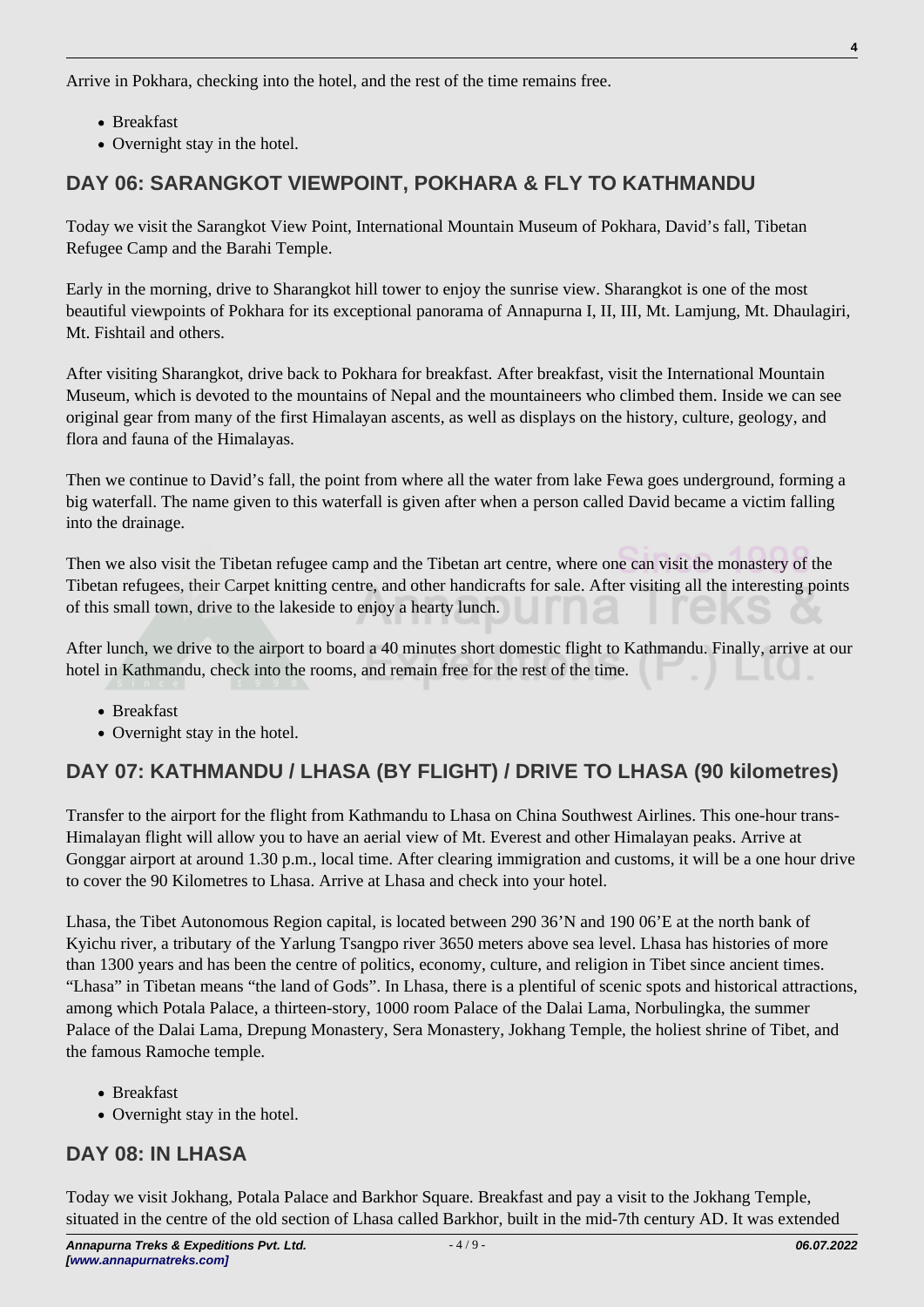later by successive rulers and has become a gigantic architectural complex. Located in the east and facing the west, Jokhang is a four-storeyed temple with splendid golden roofs. Its architecture features art from the Tang Dynasty and assimilates many features from Nepalese and Indian Buddhist temples. The murals in the temple depict the life stories of historical and religious characters. The temple houses many ancient relics, including statues of King Shrongtsen Gompo, Princess Wencheng, and Princess Brikuti Devi (Nepalese). Princess willow (a tree) and the Uncle–nephew Alliance Tablet. Jokhang is Tibet's spiritual centre and the holiest destination for Tibetan Buddhist pilgrims. It contained a sitting statue of Sakyamuni when he was 12 years old.

We then continue to Potala Palace, one of the most famous architectural works in the Tibetan World, which sits on top of the red hills in Lhasa. It was built in the 7th century after the Tibetan King Shrongtsen Gampo married Princess Wencheng of the Tang court. The Palace was built to provide a court with a place of worship and meditation. In the mid 17th century, it was rebuilt by the 5th Dalai Lama to its present size and became the winter Palace of the Dalai Lamas. The construction took fifty years, from beginning to completion.

The Potala Palace is divided into two sections: the red Palace and White Palace. The total height of the Potala is 117 meters spanning thirteen storeys. The length of the Palace from east to west is 400 meters, and the breadth from south to north is 350 meters. The building was constructed with stone and timber with golden roofs. It is a majestic architectural masterpiece.

In the evening, we visit Barkhor Street, the holiest pilgrimage site in Lhasa, with innumerable shops and wayside peddlers intermingle with devotees walking clockwise around the Jokhang. There are four huge prayer flags in each corner of Bhakor square, known as Gadhen Dharchen in the northeast, Juyak Dharchen in the west, Kelsang Dharchen in the southwest and Shar Kyaring Dharchen in the southeast. An evening walk (Kora) around the Jokhang Temple with the Tibetan pilgrims is a lifetime experience.

**\nnapurna Treks &** 

Expeditions (P.) Ltd.

- Breakfast
- Overnight stay in the hotel.

#### **DAY 09: IN LHASA**

Today we visit the Drepung Monastery, situated on the slope of Wuze Hill, five kilometres northwest of Lhasa. It was built in 1416 and is the largest of the monasteries of the Gelugpa sect. It covers an area of 250,000 square meters. In its heyday, it had more than 10,000 monks. After Drepung, we visit the Sera monastery, founded in 1419, the second Gelug monastery of Lhasa and once had 7,000 monks. Its main statue is of Hayagriva, the Horseheaded (protector of the Dharma). In the afternoon, visit the Lhasa museum, which houses a rich collection of cultural relics, including handwritten Tibetan classics, colourful thangkas, music and ritual instruments, unique handicrafts, and pottery. Visitors can gain a feel for Tibet's history and profound culture and art.

- Breakfast
- Overnight stay in the hotel.

#### **DAY 10: LHASA / YAMDROK 4,488m. / SAMDING / GYANTSE.(265 kilometres)**

Today we drive to Gyantse 280-kilometres. On the way, see the Yamdrok holy lake, Samding Monastery, Nyochen Kansang, and its glaciers. Yamdroke Lake is one of the biggest and most beautiful lakes in Tibet. We pass by this lake with about a 2-hour drive along its bank. Yamadrok means turquoise in blue during good weather days. Unlike other Tibetan lakes, this freshwater lake is sweet and non-saline, extending for 624 sq.km., in the shape of two pincers of a large scorpion. You can have a short stop on its bank and enjoy photography here.

After a short drive, we reach Nagartse, our lunch place. Before lunch, we extend our visit to the Samding monastery, which sits on a ridge above the shores of Yamdrok Lake. This convent was headed by a female incarnate lama, Dorje Phagmo (Diamond Sow). Her name comes from the fact that when the Mongolian army invaded Samding in 1716, Dorje Phagmo changed her nuns into pigs (Phagpa) to save them.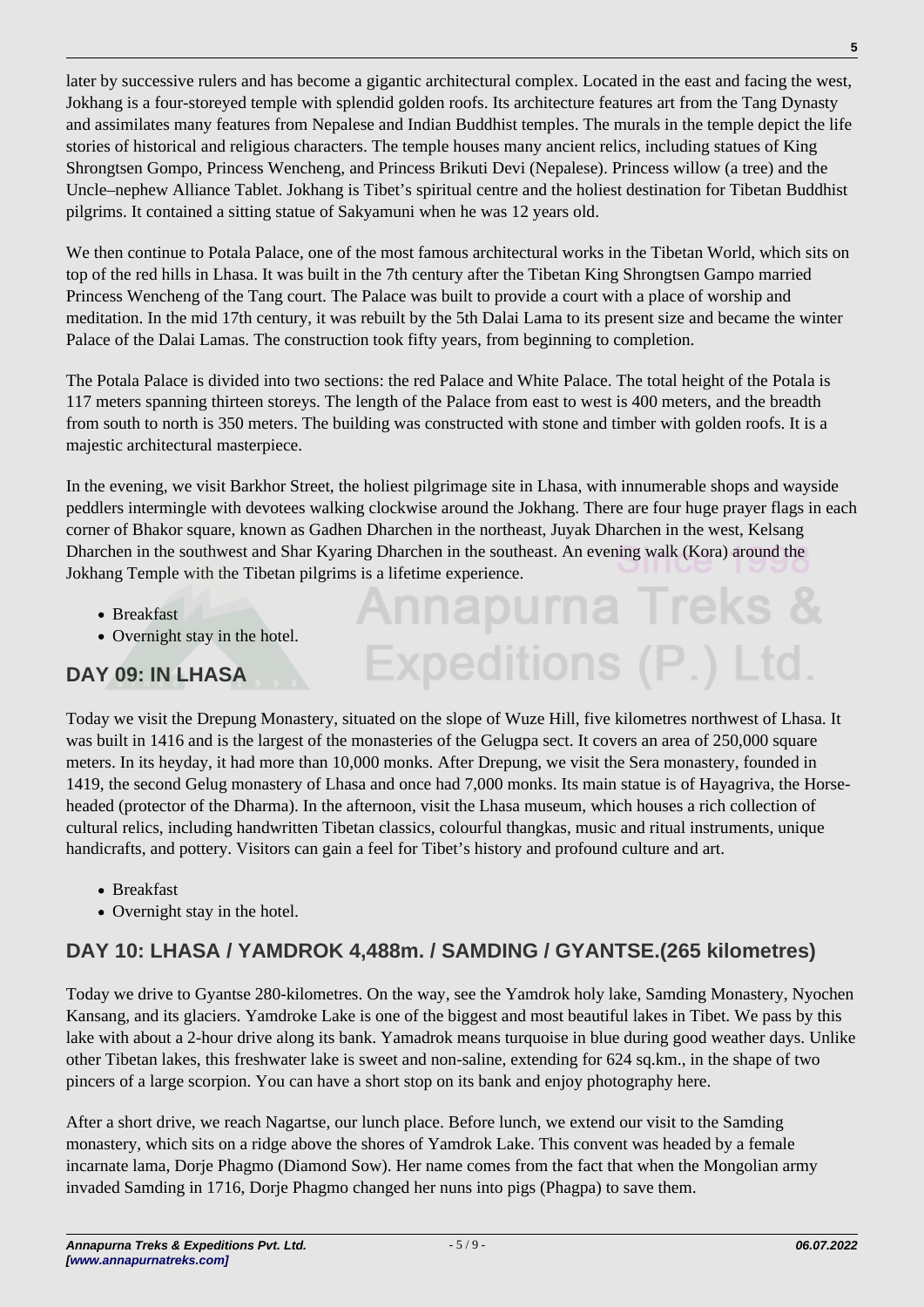After visiting the monastery and having lunch in Nagartse town, we drive toward Gyantse, a small Tibetan town between a monastery and fort rich in agriculture and famous for its wool, carpets, and Kubum stupa monastery. Arrive at Gyantse and check into the rooms. The hotel is located right in the city's heart, allowing us to stroll in and around.

- Breakfast
- Overnight stay in the hotel.

# **DAY 11: GYANTSE / SHIGATSE**

In the morning, we visit the Kubum Stupa and Palchoe monastery. Phalkor Choide Chorten, with a unique structure, was built in 1414 in collaboration with Newari artists from Nepal & Tibetan artists, with nine storeys, 108 doors, and 77 chapels containing clay sculptures and various murals. The pagoda is said to have 100,000 images, either sculptured or painted, the reason for its name "100,000 Image Pagoda". It is topped by thirteen rings, which symbolize the stages of advancement towards Buddhahood. There are 108 halls inside, each with frescoes and Buddha Shrines. Next to the Kubum Stupa is the Phalkor Monastery, founded by Kedup Je of the Gelugpa sect and Rabten Kunsang of the Sakyapa sect in 1418. The monastery has a special influence over Tibet's Buddhism owing to its unification of three different sects, the Gelugpa, the Sakyapa and Buton sects, in a single monastery.

Finalize the visit, and then we continue the drive to Shigatse, Tibet's second-largest city, located 320 km west of Lhasa and 92 kilometres from Gyantse. On the way to Shigatse, one may visit a monastery called Shalu. Shalu Monastery was built around the 10th century by Chetsun Sherab Jungnay. It is renowned as a centre of academic learning and psychic training. Its mural paintings are the most ancient and beautiful in Tibet. Shalu was the first of the major monasteries to be built by noble families of the Tsang Dynasty during Tibet's great revival of Buddhism and was an important centre of the Sakya tradition.

Visit Salu monastery and continue the drive to Shigatse. Shigatse situates between 290 02 'N and 880 08'E in the southwest of the Tibet Autonomous Region, where the Nangchu river joins the Yarlung Tsangpo river. Shigatse is the second biggest town in Tibet, and it is the centre of transportation and distribution of agriculture and animal husbandry products from the southeast part of Tibet. Shigatse in Tibet means the "Estate that fulfils one's wishes". Arrive at Shigatse and check into the hotel.

In the evening, we pay a visit to its famous Tashilungpo Monastery. This monastery is the biggest Gelugpa monastery in the Tsang region of Tibet. It is located in the town of Shigatse and was founded by Gedun Drup, a disciple of Tsongkapa, the founder of the Gelugpa sect. Gedun Drup is recognized as the first Dalai Lama. It was first built in 1447 and continuously expanded by the successive Panchen Lamas. The most striking image in this monastery is the statue of the giant Maitreya (Future Buddha) erected by the 9th Panchen Lama in 1914. It took four years to build this monumental statue, which stands twenty-six meters high and is composed of 275 kg of solid gold and many things such as pearls, turquoise, coral and amber. The 4th Panchen Lama's funeral stupa, erected in 1662, stands eleven meters high and is covered in solid gold and silver.

- Breakfast
- Overnight stay in the hotel.

#### **DAY 12: SHIGATSE / SHAKYA / NEW DINGRI**

Breakfast and start the journey of the day. Today we visit one of the most valuable monasteries of Tibet, the Sakya Monastery. This monastery is located in Sakya County to the southwest of Shigatse. Sakya Monastery is the principal monastery of the Sakyapa sect of Tibetan Buddhism. Originally, Sakya Monastery comprised both the Northern and Southern Monasteries. In 1073, Khon Konchog Gyalpo, the founder of the Sakyapa sect, built a white palace on a grey clay hill near the northern bank of the Chun Qu River. The locals named the Palace Sakya, which means 'grey soil'. Sakya was the Northern Monastery, but today only its ruins remain.

The Southern Monastery was built as a fortress and surrounded by a moat. Construction of the monastery began in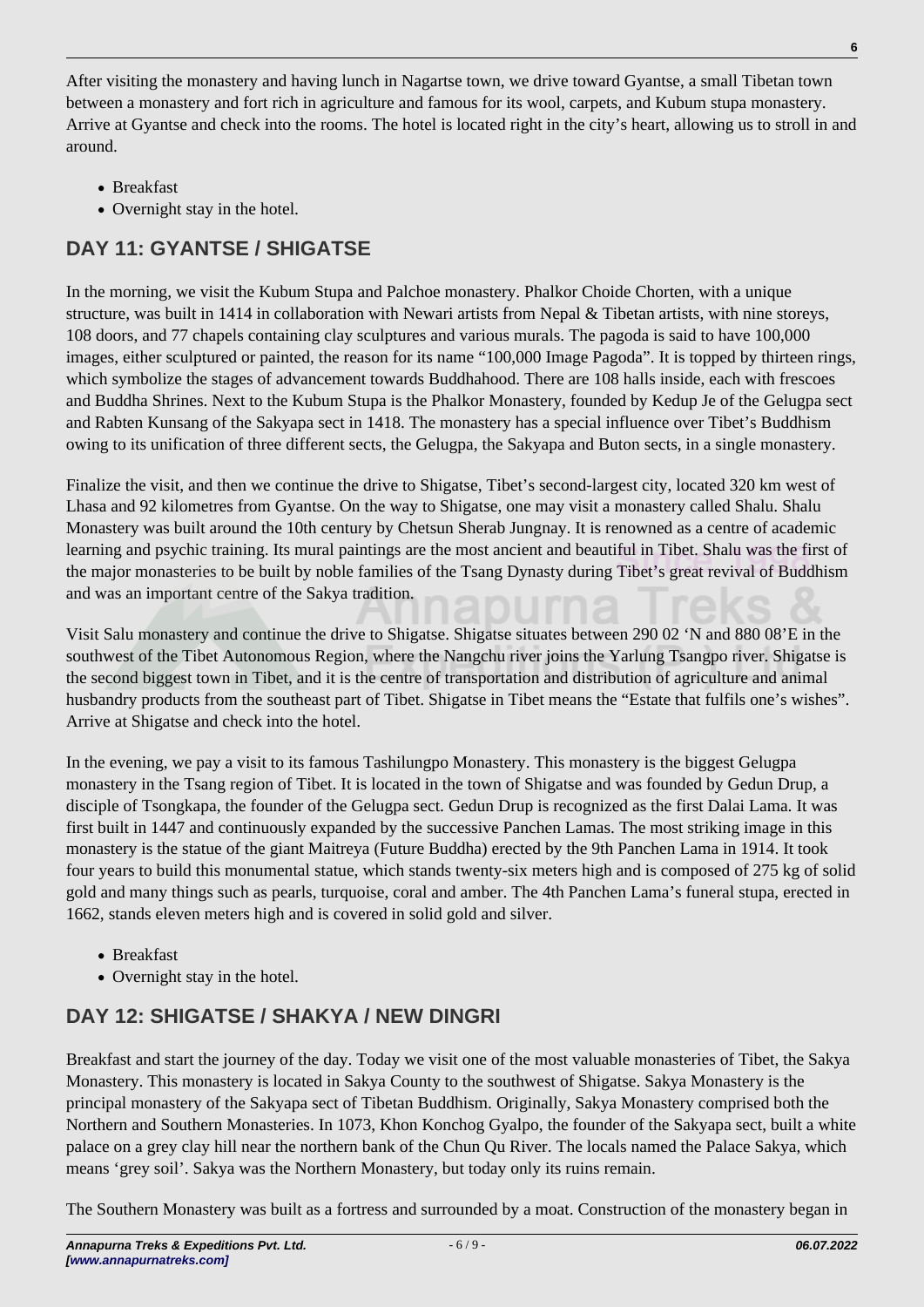1268, led by Benqen Sagya Sangpo under the charge of Choygal Phakpa, the fifth in the line of descent of the Sakyapa sect. The walls of this monastery are painted in red, white, and grey; the colours represent, respectively, Manjusri, Avalokiteshvara, and Vajradhara. Sakya Monastery is famed as the 'second Dunhuang' due to its vast collection of Tibetan Buddhist scriptures, murals and thangkas.

According to statistics, about 40,000 volumes of scripture are housed there. A wooden bookcase which is about 57 meters (187 feet) long, 11 meters (36 feet) high and one meter wide (three feet), has 464 compartments. More than ten thousand texts are in the preserve in the case. The most precious is Burde Gyaimalung, a record of Tibetan religion, history, philosophy, literature, agriculture, and animal husbandry. It is 1.8 meters long, 1.3 meters wide, and 0.67 meters thick and boasts of being the largest scripture in the World. The monastery also houses 21 volumes of Buddhist scriptures written on palm leaves in Sanskrit. Each contains one hundred to two hundred pages and illustrations in four colours. These are the most precious sutras in the World.

Sakya Monastery has many murals and thangkas. Most of the paintings are from the Yuan dynasty (1271-1368). The most outstanding are the murals that depict the former Sakya ancestors, Phakpa's meeting with Kublai Khan, the founder of the Yuan dynasty, and mandalas. There are over 3,000 thangkas. The 360 from the Song (960-1279) and Yuan and Ming (1368-1644) dynasties are the most precious.

The Main Chanting Hall of the monastery (called Lhakhang Chenpo in Tibetan) is a must-see for all visitors. Covering an area of about 5,800 square meters, the Lhakhang Chenpo can hold about ten thousand monks when they gather to chant sutras together. In the hall are enshrined three Buddhas, the Dipamkara, Sakyamuni and Maitreya, and five Sakyapa ancestors. Forty huge vermilion pillars support the ceiling, four of which are about one meter (three feet) in diameter. Each of the four pillars has its own story. The Kublai Khan bestowed Gyina Sequin Garwa. Chongbo Garwa, Dabo Garwa, and Nabo Chaza Garwa were carried to the monastery by a wild yak (dhong), a tiger, and the God of the Sea. On the hall's second floor are 63 murals of mandalas, the best preserved in the monastery.

The monastery also houses historical relics, such as seals, Buddhist figures, porcelain ware, and embroidery from the Song and Yuan dynasties. A black wooden casket which contains a white whelk clarion is the most precious, which was also presented by Kublai Khan.

After visiting the monastery, we continue to New Dingri, an old Tibetan settlement with typical clustered Tibetanstyle housing at the foot of the small hillock. A short exploration of the village can expose you to a typical and remote Tibetan lifestyle. Right from the roadside of Dingri, you can see Mt. Everest in the southern direction. Today we'll also visit the Shegar village and dzong: a new Chinese commune built at the foot of the ruins of Shegar Dzong, 7 km. from the main road. With a population of 3000, it is the centre of this vast and remote area and a base from which expeditions to Mt. Everest and other peaks get launched.

- Breakfast
- Overnight stay in the hotel.

#### **DAY 13: OLD DINGRI / RONGBUK / LO DINGRI**

Shortly after the departure, turn off the Friendship Highway by the Pang La 5150m pass with incredible views stretching uninterrupted from Makalu to Shishapangma. Below the pass, Everest remains hidden from view, but as we reach the corner of Rongbuk Valley, it reappears more impressive than ever. The real Everest Base Camp lies 10 Kilometre away from the monastery, which is off-limit for non-mountaineering groups. The Rongbuk Monastery, 5000 meters above sea level is the only monastery located at such an altitude in the World. It is built on the foot of Chomolungma, better known as Mount Everest. A small community of monks and nuns live here compared to other monasteries in Tibet. We enjoy beautiful views of the north face of Mount Everest, have lunch and drive down to Lo Dingri.

- Breakfast
- Overnight stay in the hotel.

**7**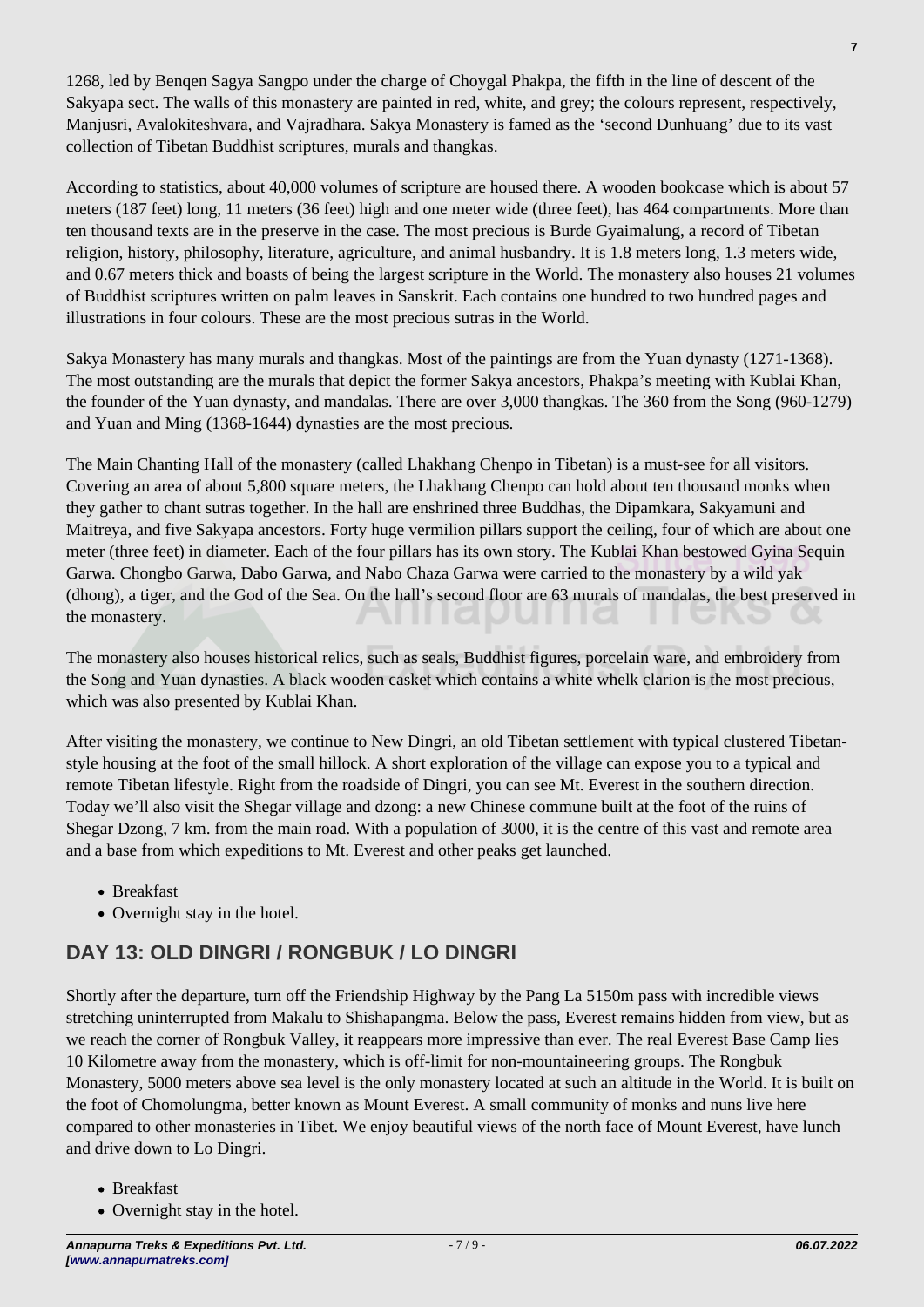#### **DAY 14: DRIVE TO KYIRONG**

Today you drive to Kyirong, which is a newly opened border. The old border was closed due to the earthquake of April 2015. The entire trail is scenic, with views of snow-capped mountains, including Shishapangma, the only 8 thousand meters in China/Tibet. The highest pass that we come over is Gongtang-la 5000m. Stay overnight at the Kyirong hotel.

- Breakfast
- Overnight stay in the hotel.

#### **DAY 15: KYIRONG / KATHMANDU**

We leave Kyirong in the morning and head to the Nepalese border. Your guide and driver will help you pass out from China customs and immigration. On arrival at the border, meet our Nepali Guide and get assistance to fulfil Nepalese immigration formalities and change the cars. From Kyirong, we enjoy driving through the beautiful Nepalese countryside. Finally, arrive and check into the hotel.

- Breakfast
- Overnight stay in the hotel.

#### **DAY 16: VISIT PASHUPATINATH TEMPLE / BHAKTAPUR CITY**

Breakfast and set off to Pashupatinath temple: Pashupatinath is considered one of the holiest of Hindu shrines. Pashupati has remained the presiding deity of all ruling Nepalese royalty. The precinct occupies an area of 281 hectares. The main temple, displaying a golden tiled roof, is off-limits to non-Hindus. To view the main temple and one of its few main gates, you have to cross the river and climb steps to the terrace lying opposite. Along the way, you may come across Hindu sadhus and Santas there on a pilgrimage. These ghats along the Bagmati River are where the bodies of recently deceased Hindus of the Valley get cremated.

The trip takes us to Bhaktapur. Located about 12 kilometres east of Kathmandu, it is the third major city in the Valley. Bhaktapur or Bhadgaon (literally "City of Devotees") is truly a living museum. There is the 55-windowed Royal Palace, the temple of Taleju, the palace of the Kumari, the temple of Pashupati, the main square of Taumadhi Tole, Nyatapola (the temple of the Five Pagoda Roofs, the tallest such in all of Nepal), the temple of Akash Bhairab (the second most important temple of Badhgaon). We will also visit the square of Dha Hateya and the Square of the Potters. UNESCO, as a World Heritage Site, recognizes Bhaktapur. Finalize the tour and drive back to Kathmandu.

- Breakfast.
- Accommodation in the Hotel.

#### **DAY 17: DEPARTURE**

Have breakfast and have some relaxing free time for yourself. Our office representative and vehicle will arrive at your hotel to escort you to the airport at the indicated time. Drive to Kathmandu international airport (TIA); seeing off formalities, you go through the immigration and departure.

• Breakfast

### **What is included**

- Airport Pick up and departure service.
- 5-Night Hotel accommodation in Kathmandu with Breakfast.
- 1 Night Hotel accommodation in Nagarkot with Breakfast.
- Language guide for Kathmandu valley tour.